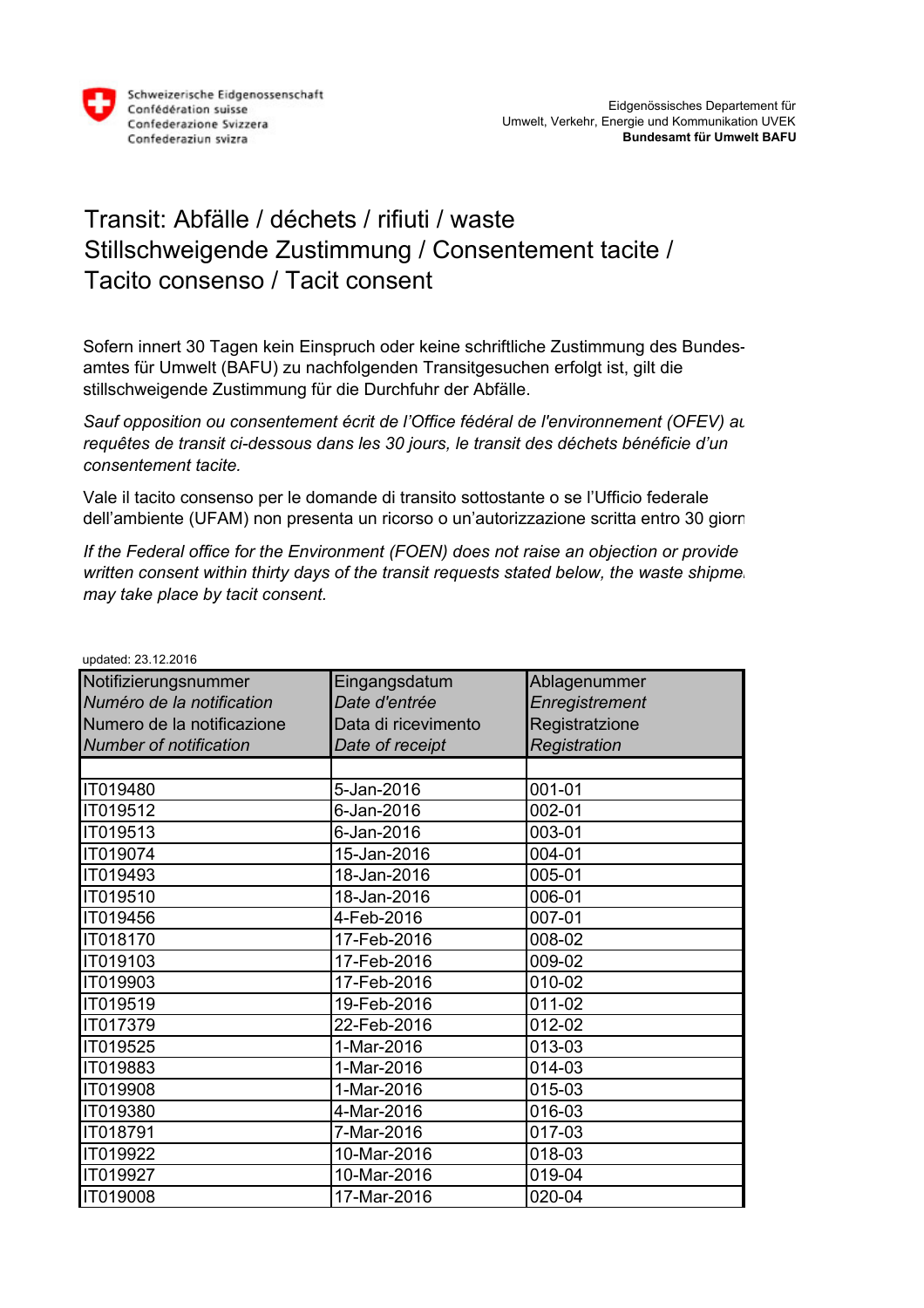

| Notifizierungsnummer          | Eingangsdatum       | Ablagenummer   |
|-------------------------------|---------------------|----------------|
| Numéro de la notification     | Date d'entrée       | Enregistrement |
| Numero de la notificazione    | Data di ricevimento | Registratzione |
| <b>Number of notification</b> | Date of receipt     | Registration   |
| IT014041                      | 18-Mar-2016         | 021-04         |
| IT019528                      | 18-Mar-2016         | 022-04         |
| IT019936                      | 18-Mar-2016         | 023-04         |
| IT019949                      | 24-Mar-2016         | 022-04         |
| IT019109                      | 24-Mar-2016         | 023-04         |
| FI003191                      | 28-Mar-2016         | 024-04         |
| IT018252                      | 28-Mar-2016         | 025-04         |
| IT018251                      | 4-Apr-2016          | 026-04         |
| IT019894                      | 7-Apr-2016          | 027-05         |
| IT019907                      | 7-Apr-2016          | 028-05         |
| FR 2015 054015                | 11-Apr-2016         | 029-05         |
| IT017051                      | 13-Apr-2016         | 030-05         |
| IT018192                      | 13-Apr-2016         | 031-05         |
| IT018193                      | 13-Apr-2016         | 032-06         |
| IT019930                      | 14-Apr-2016         | 033-06         |
| IT019551                      | 15-Apr-2016         | 034-06         |
| IT019553                      | 15-Apr-2016         | 035-06         |
| IT017012                      | 28-Apr-2016         | 036-07         |
| IT019016                      | 6-May-2016          | 037-07         |
| IT017708                      | 6-May-2016          | 038-07         |
| IT018467                      | 17-May-2016         | 039-07         |
| NL616209                      | 19-May-2016         | 040-07         |
| IT016636                      | 27-May-2016         | 041-07         |
| <b>IT017887</b>               | 30-May-2016         | 042-08         |
| IT018764                      | 30-May-2016         | 043-08         |
| IT019497                      | 31-May-2016         | 044-08         |
| IT017590                      | 2-Jun-2016          | 045-09         |
| IT019914                      | 6-Jun-2016          | 046-09         |
| TT019929                      | 6-Jun-2016          | 047-09         |
| IT019945                      | 6-Jun-2016          | 048-09         |
| IT019957                      | 6-Jun-2016          | 049-09         |
| IT020003                      | 6-Jun-2016          | 050-09         |
| IT020007                      | 3-Jun-2016          | 051-10         |
| IT020018                      | 17-Jun-2016         | 052-10         |
| IT020019                      | 17-Jun-2016         | 053-10         |
| NL616210                      | 20-Jun-2016         | 054-10         |
| IT018196                      | 21-Jun-2016         | 055-10         |
| IT019892                      | 29-Jun-2016         | 056-10         |
| <b>IT018177</b>               | 8-Jul-2016          | 057-10         |
| IT019556                      | 8-Jul-2016          | 058-11         |
| IT019905                      | 12-Jul-2016         | 059-11         |
| IT018171                      | 20-Jul-2016         | 060-11         |
| IT019978                      | 22-Jul-2016         | 061-11         |
| IT019991                      | 22-Jul-2016         | 062-11         |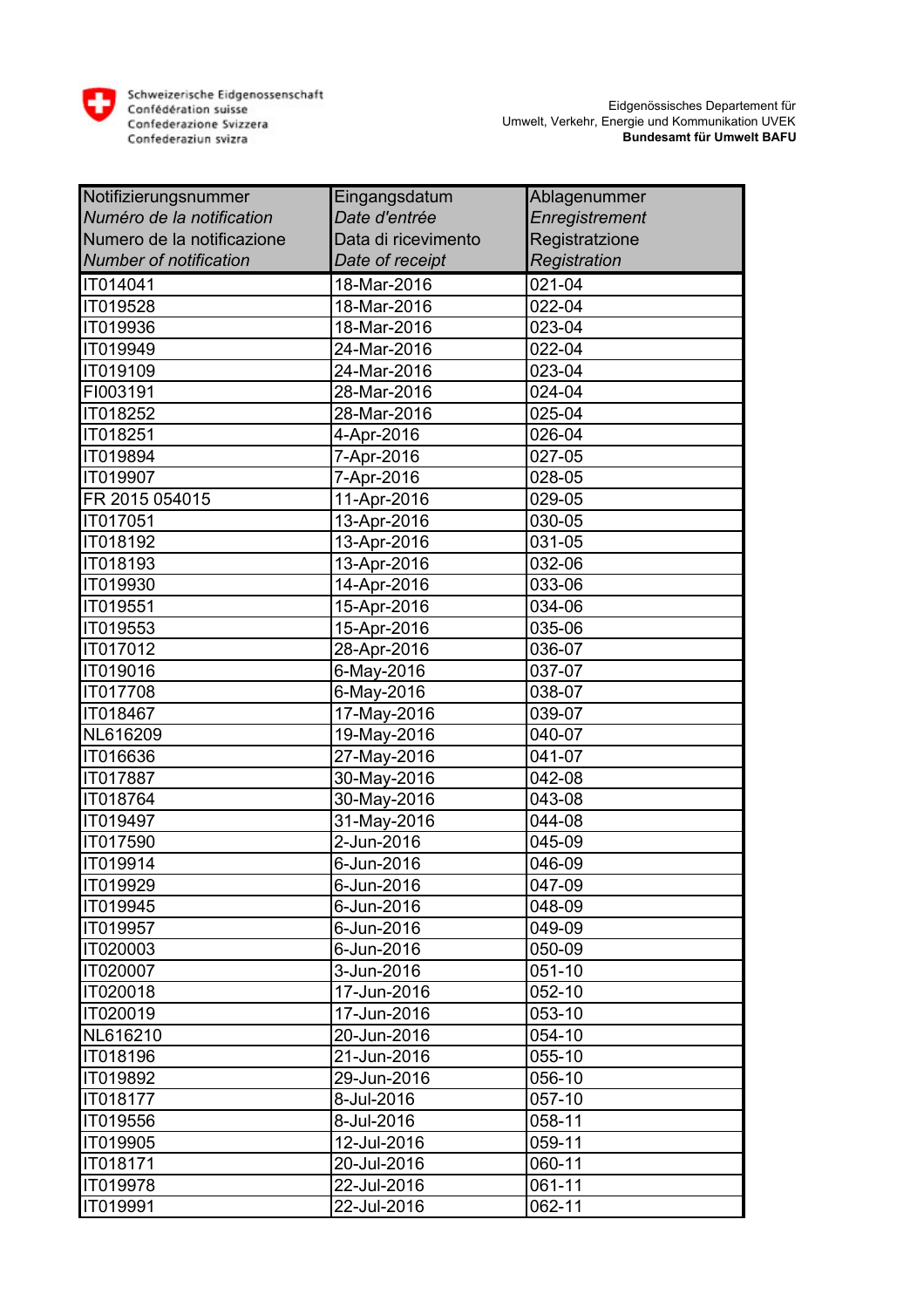

| Notifizierungsnummer          | Eingangsdatum       | Ablagenummer   |
|-------------------------------|---------------------|----------------|
| Numéro de la notification     | Date d'entrée       | Enregistrement |
| Numero de la notificazione    | Data di ricevimento | Registratzione |
| <b>Number of notification</b> | Date of receipt     | Registration   |
| IT019955                      | 26-Jul-2016         | 063-11         |
| IT020014                      | 26-Jul-2016         | 064-11         |
| IT018169                      | 2-Aug-2016          | 065-12         |
| IT017385                      | 2-Aug-2016          | 066-12         |
| IT020047                      | 4-Aug-2016          | 067-12         |
| IT020030                      | 4-Aug-2016          | 068-12         |
| IT020061                      | 5-Aug-2016          | 069-13         |
| IT020032                      | 5-Aug-2016          | 070-13         |
| IT020026                      | 5-Aug-2016          | 071-13         |
| IT020052                      | 5-Aug-2016          | 072-13         |
| IT019552                      | 11-Aug-2016         | 073-13         |
| IT020074                      | 12-Aug-2016         | 074-13         |
| IT019001                      | 19-Aug-2016         | 075-13         |
| IT020087                      | 25-Aug-2016         | 076-13         |
| IT019935                      | 30-Aug-2016         | 077-14         |
| IT020035                      | 30-Aug-2016         | 078-14         |
| IT017709                      | 2-Sep-2016          | 079-14         |
| IT019459                      | 9-Sep-2016          | 080-14         |
| IT020037                      | 23-Sep-2016         | 081-14         |
| IT020440                      | 23-Sep-2016         | 082-14         |
| IT019557                      | 29-Sep-2016         | 083-15         |
| IT020432                      | 30-Sep-2016         | 084-15         |
| IT020457                      | 5-Oct-2016          | 085-15         |
| IT018187                      | 13-Oct-2016         | 086-15         |
| IT018206                      | 13-Oct-2016         | 087-15         |
| IT010830                      | 17-Oct-2016         | 088-15         |
| IT020273                      | 21-Oct-2016         | 089-16         |
| IT020460                      | 26-Oct-2016         | 090-16         |
| IT020484                      | 27-Oct-2016         | 091-16         |
| IT019547                      | 1-Nov-2016          | 092-16         |
| IT020490                      | 1-Nov-2016          | 093-16         |
| DE1350/180545                 | 2-Nov-2016          | 094-17         |
| IT019821                      | 4-Nov-2016          | 095-17         |
| IT020436                      | 15-Nov-2016         | 096-17         |
| IT020456                      | 15-Nov-2016         | 097-17         |
| IT020492                      | 15-Nov-2016         | 098-17         |
| IT020502                      | 15-Nov-2016         | 099-18         |
| IT020503                      | 15-Nov-2016         | 100-18         |
| IT020428                      | 16-Nov-2016         | 101-18         |
| IT020506                      | 16-Nov-2016         | 102-18         |
| IT020504                      | 21-Nov-2016         | 103-18         |
| IT018183                      | 22-Nov-2016         | 104-18         |
| IT020452                      | 23-Nov-2016         | 105-18         |
| IT020507                      | 23-Nov-2016         | 106-19         |